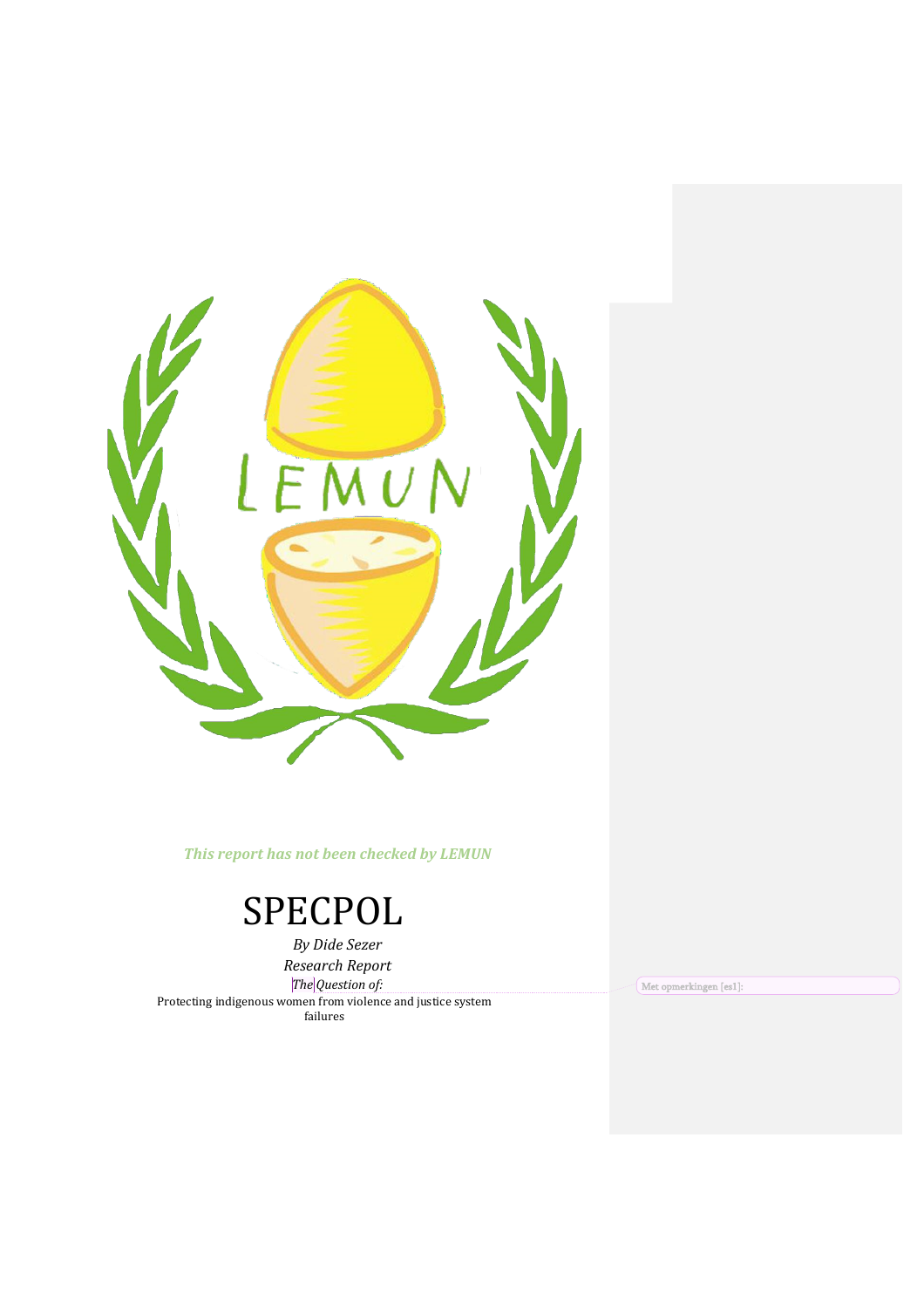*Research Report*  Leiden Model United Nations 2019 *~ fresh ideas, new solutions ~* 



#### The Committee

The fourth committee of the General Assembly, the Special Political and Decolonisation Committee was formed in 1993, merging two former committees, the Decolonization Committee and the Special Political Committee. Currently, it is dealing with a wide range of issues, such as questions related to information, decolonisation, effects of atomic radiation, international cooperation in the peaceful uses of outer space, special political missions, peacekeeping operations and assistance to Palestine refugees. Being responsible for such various problems, the work of the committee is very diversified.

The committee's achievements in the issue of decolonisation should be highlighted. Since the creation of the United Nations in 1945, 80 former colonies gained independence with the help of the organization. However, the process of decolonisation is still not complete as there are 17 non-self-governing countries.

In the Special Political and Decolonisation Committee, a draft resolution is needed for every issue to be debated and every draft resolution is required to have one or more main submitters and co-submitters.

At this years' LEMUN, this committee is going to deal with 3 issues, such as Migration in Central America, Protecting indigenous women from violence and justice system failures and The annexation of occupied territories by Israel.

# Key Terms

Indigenous: Originating or occurring naturally in a particular place. A synonym for indigenous is *native.*

Metis: a person of mixed parentage

Inuit: A member of an indigenous people of Northern Canada and parts of Greenland and Alaska.

# General Overview

Violence against native women is a crisis that must be addressed immediately. Violence, both overt and covert, is central to the lives of many Aboriginal women.

Indigenous women and girls make up about 4 percent of the total female population of Canada but 16 percent of all female homicides, according to government statistics.

Some 1,181 Indigenous women were killed or went missing across the country between 1980 and 2012, according to a 2014 report by the Royal Canadian Mounted Police. That number has since risen and Patricia Hajdu, who served as minister for the status of women, has estimated that it may be as high as 4,000 since many of the cases go unreported. The police have estimated that 10 percent of missing women in the country are Indigenous.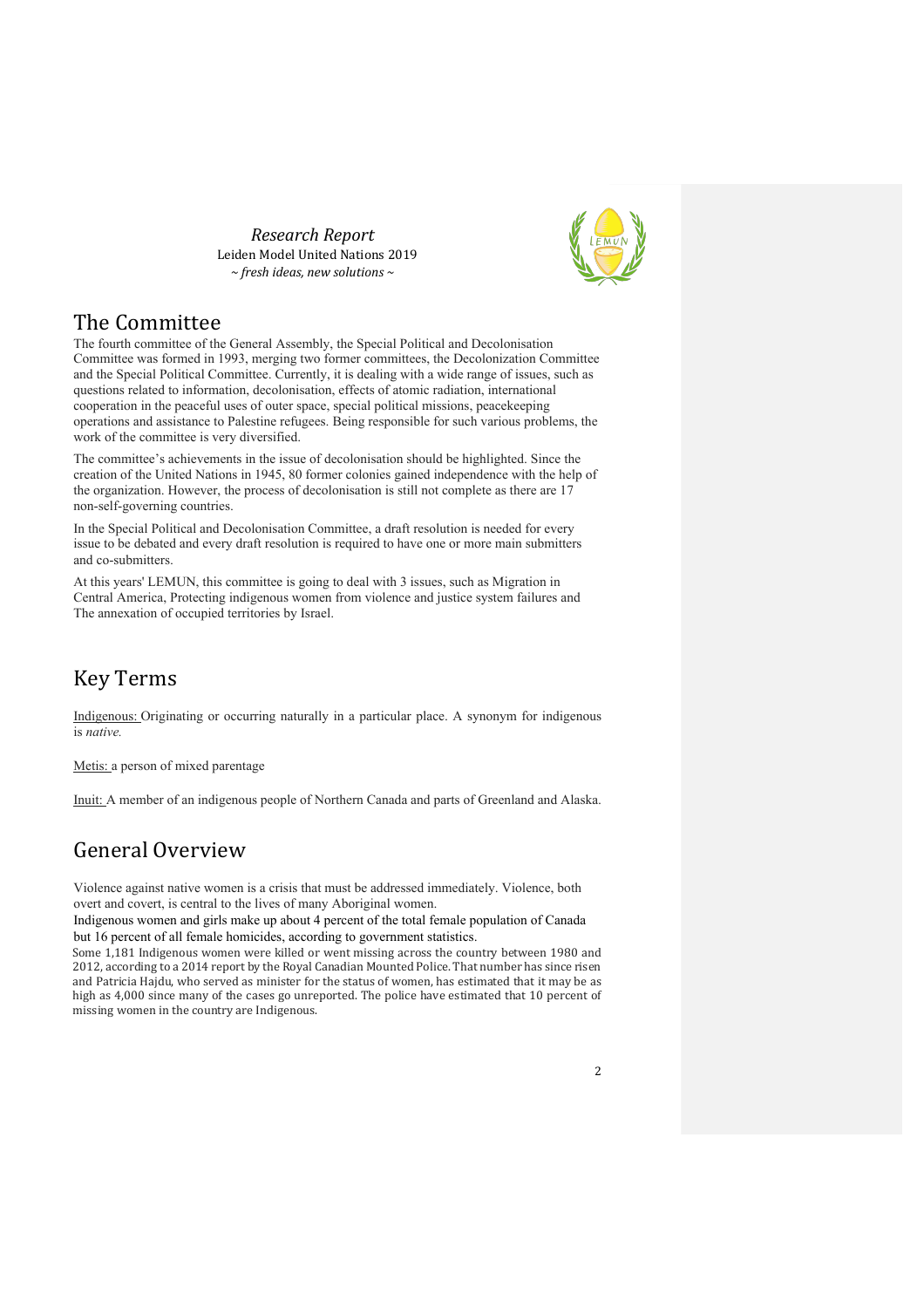*Research Report*  Leiden Model United Nations 2019 *~ fresh ideas, new solutions ~* 



Indigenous people in Canada are poorer, sicker and less educated than other Canadians, as well as over-policed and overrepresented in the country's jails. And they have withstood a long history of Canadian efforts to stamp out their cultures. Available statistics consistently point to a greatly disproportionate incidence of violence against Indigenous women in Canada. In a 2009 government survey of the ten provinces, Aboriginal women were nearly three times more likely than non-Aboriginal women to report being a victim of a violent crime; this was true regardless of whether the violence was perpetrated by a stranger or by a spouse.

The main problem in the justice system is that there are substantial gaps in the available data because many police services simply do not record this data, or do not provide officers with guidelines or training to ensure that the information is recorded consistently and accurately. It is the state's essential responsibility to ensure the prevention and prosecution of crime

During his election campaign in 2015, Mr. Trudeau promised big changes, from improving infrastructure and education to fashioning new "nation to nation" relationships with the hundreds of Indigenous groups in the country, which make up 4.9 percent of Canada's population. Canada is complicit in a race-based genocide against indigenous women. Prime Minister Justin Trudeau has received a report released in June 2019 by the National Inquiry into Missing and Murdered Indigenous Women and Girls, which cited a research finding indigenous women were 12 times more likely to be killed or to disappear than other women in Canada. The 1,200-page report is the culmination of almost three years of hearings and research by the inquiry into disproportionate violence faced by indigenous women and girls in Canada. The report found that "persistent and deliberate human and indigenous rights violations and abuses are the root cause behind Canada's staggering rates of violence". The report also discusses the effectiveness of the Indigenous law and the Canadian law protecting women. Prime Minister Justin Trudeau - who has made reconciliation with indigenous peoples a priority for his government - thanked those that shared stories with the commission, and vowed tackle violence against indigenous women.

In the United States, violence against indigenous women has reached discomforting and unexpected levels on tribal lands and also in Alaska Native villages. statistics say that more than 4 in 5 women are victims of violence. In 2016, 5,712 Native American and Alaska Native women and girls were reported missing to the National Crime Information Center, but only 116 were officially recorded in the US Department of Justice's federal missing persons database, according to a report on the issue released in 2018 by the Urban Indian Health Institute.

A new Department of Justice study shows that of over 2,000 women surveyed, 84 percent of Native American and Alaskan Native women have experienced violence, 56 percent have experienced sexual violence, and, of that second group, over 90 percent have experienced violence at the hands of a nontribal member. Unfortunately, tribal courts do not have the jurisdiction to prosecute non-tribal members for many charges such as sexual assault and rape. The main problem is that the tribal courts do not get recognizable backup from local law enforcement and hardly any funding from the federal government in order to improve their systems. In the end, this escalates into exceptionally high rates of sexual and domestic violence against native women. The high levels of violence were first highlighted in 1999, when the Department of Justice released its initial report. Since then, multiple studies on the topic have confirmed the crisis: Native Americans are 2.5 times more likely to experience sexual assault and rape than any other ethnic group in the United States.

One of the reasons that the issue cannot meet a solution is the cultural and socioeconomic barriers. High rates of unemployment and substance abuse contribute to the problem. That is why many indigenous women cannot afford to live on their own so they stay in abusive and toxic relationships. It is also not common and so hard for a women who grew up in the Native American culture to fight the cultural stigma of reporting rape and other crimes.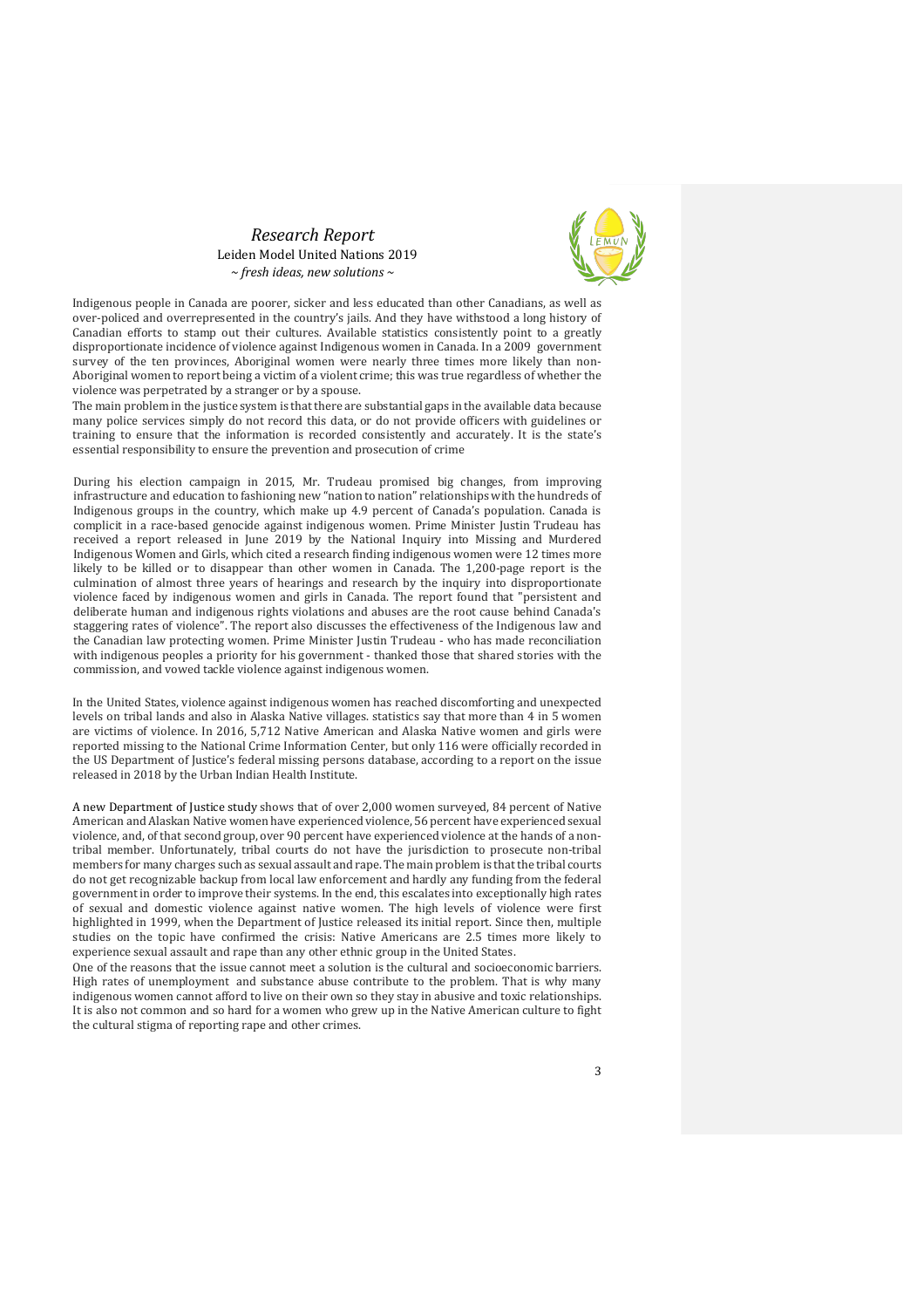*Research Report*  Leiden Model United Nations 2019 *~ fresh ideas, new solutions ~* 



Despite the negative, a progress has been made regarding the issue. A new domestic violence hotline instated with the help of National Indigenous Women's Resource Center will be serving to those who identify as Native American and Alaska Native to report the incidents in a more direct and easy way. In conclusion, it is obvious that both the U.S. and Canada haven't been valuing their citizens adequately, regardless of their ethnic group and gender. A call on the government of Canada and the U.S. is urged t make a clear commitment to their indigenous citizens, value them and count them accurately in official crime statistics, to work together with them and organizations representing them to develop a comprehensive approach to addressing the factors fuelling this violence.

# Major Parties Involved

**Canada**: Being the second largest country in the world in area, Canada's population consists of a mixture of diverse national and cultural groups. An estimated 200,000 Indians (First Nations) and Inuit were living in what is now Canada when Europeans began to settle there in the 16th century. Today they comprise less than 5 percent of Canada's total population, though aboriginal peoples constitute half of the population of the Northwest Territories. Being a minor population, they are facing countless cases of sexual and domestic violence and the Canadian law is insufficient in order to prosecute their human rights.

**United States of America:** Native Americans form an ethnic group of the American society. An estimated amount of 2.5 million Native Americans are present in the U.S. since the turn of the 21st century. They cannot be disregarded, however the government of the U.S. keeps native Americans in poverty. As a result their human rights are also disregarded and the crimes affecting them are not accurately recorded.

#### Timeline of Events

Since there is no specific event, there will be no timeline of events presented.

#### Previous attempts to solve the issue

The Violence Against Women Act (first enacted in 1994) was reauthorized in 2013 by the U.S. government, with amendments to add protections for Native American women. It gave tribal nations the power to prosecute non-tribal members for domestic violence, but not other crimes like sexual assault, child abuse or rape. The law went into effect in 2015 and was implemented for a handful of tribes, but most are still trying to find the resources to build out more criminal justice infrastructure like courts, jails, law enforcement, and judges, and fund anti-violence programs. As mentioned above, a report by the National Inquiry into Missing and Murdered Indigenous Women and Girls have been prepared in order to underline the issue and have been presented to the Prime Minister of Canada, Justin Trudeau. Following the events, Trudeau pledged to tackle violence against indigenous women.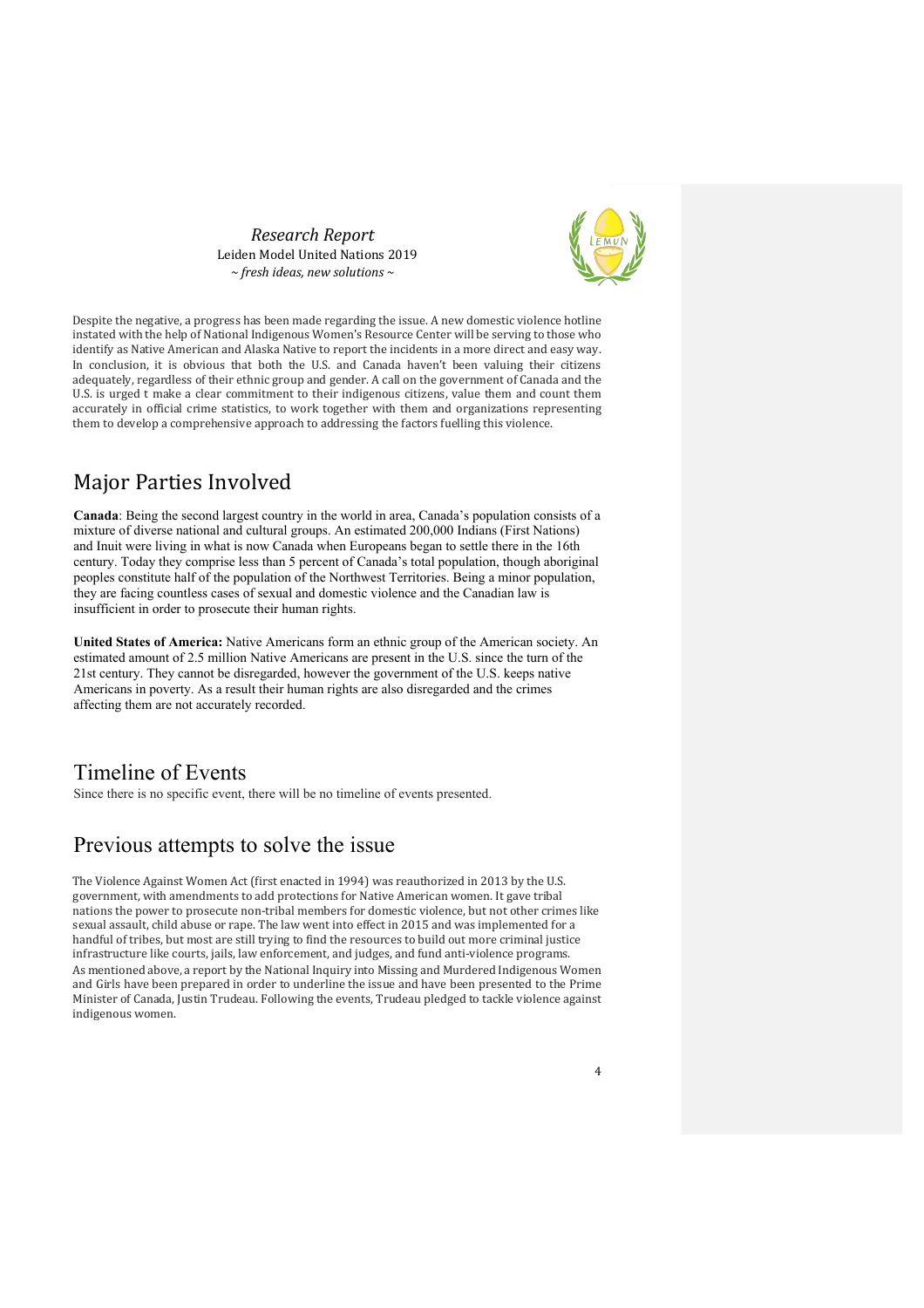*Research Report*  Leiden Model United Nations 2019 *~ fresh ideas, new solutions ~* 



### The Future

Since indigenous women are a minor part of the society, they cannot be heard. If the governments and the justice system continues to disregard them, no one will stand up for them.

# Questions a Resolution Must Answer (Q.A.R.M.A.)

- What are the conditions that indigenous people are living in? Are they supported by the government adequately compared to the predominant part of the society?
- What is the reason behind the failure in the justice system towards indigenous people?
- Why are indigenous people considered "vulnerable"? What makes them seem "vulnerable" from outside?
- Are the governments trying to conceal the fact that indigenous people are facing extreme violence?
- How is the justice system failing when it comes to sexual and domestic violence cases that indigenous women are facing? What is behind this? How can this come to an end?
- It is obvious that native women should be heard and be supported. How can civilians support them?

# Further Reading

https://www.cbc.ca/news/indigenous/un-special-rapporteur-violence-against-women-1.4637613 https://www.amnesty.ca/sites/amnesty/files/iwfa\_submission\_amnesty\_international\_february\_2  $014$  - final.pdf https://www.cbc.ca/missingandmurdered/

Bibliography

https://www.britannica.com/place/United-States/Native-Americans https://www.britannica.com/place/Canada